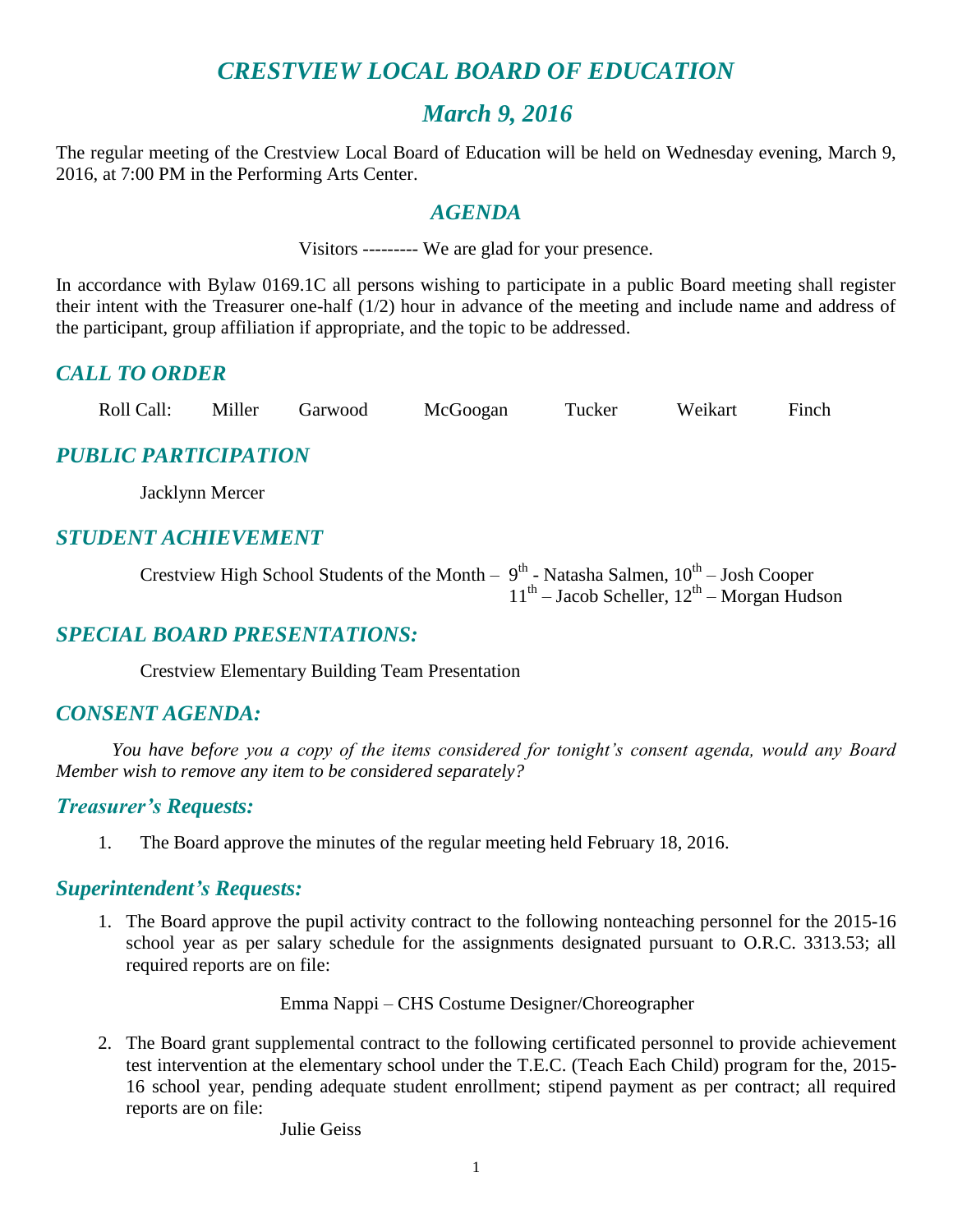3. The Board grant supplemental contracts to the following certificated personnel for the 2015-2016 as per salary schedule for the assignment designated; all required reports are on file:

> Kathryn Davis – School Detention Monitor Jill Hall – School Detention Monitor

4. The Board approve the following as a non-paid volunteer for the 2015-16 school year; pending receipt of all required reports:

Kory Whitacre – Volunteer CHS Baseball Coach

5. The Board approve the following non-teaching personnel be placed on the approved substitute list for the 2015-16 school year, substitute basis only, according to wage rate for the assignment designated; pending receipt of all required reports:

*Bus Driver* - Randall Erath

6. The Board approve the following certificated personnel be placed on the approved substitute list for the 2015-16 school year, be granted a limited teaching contract, substitute basis only, according to salary schedule; all required reports are on file:

*High School, Middle School & Elementary School* – Liza Berger – Nurse

# **END of CONSENT AGENDA**

Recommend the Board approve the consent agenda as presented:

|          | Moved by ______, second by ______ to approve consent agenda. Vote yes: |                         |  |
|----------|------------------------------------------------------------------------|-------------------------|--|
| Vote no: | Absent <sup>.</sup>                                                    | Motion carried . Failed |  |

#### *Treasurer's Requests/Recommendations not included in Consent Agenda:*

1. Recommend: The Board approve financial reports and investments as prepared and presented.

Moved by \_\_\_\_\_, second by \_\_\_\_\_. Vote yes: \_\_\_\_\_, \_\_\_\_\_, \_\_\_\_\_, \_\_\_\_\_, \_\_\_\_\_. Vote no: \_\_\_\_, \_\_\_\_\_, \_\_\_\_\_, \_\_\_\_\_\_. Absent: \_\_\_\_\_, \_\_\_\_\_. Motion carried \_\_\_\_\_. Failed \_\_\_\_\_.

#### 2. Recommend: The Board accept donations from:

|    | a. Heartland Industries, LLC   | \$1472.98 to CHS Softball for uniforms                                                 |  |
|----|--------------------------------|----------------------------------------------------------------------------------------|--|
|    | <b>DBA</b> Southwest Fuels     |                                                                                        |  |
|    | b. Myron Wehr Farms            | \$200.00 to CHS Football for banner renewal                                            |  |
|    | c. Crestview Athletic Boosters | \$120.00 to CHS Basketball Cheerleaders                                                |  |
|    | d. Choice Products             | \$485.00 to CES Public School Support                                                  |  |
|    | e. Target                      | \$319.00 to CES Public School Support                                                  |  |
|    | Target                         | \$ 28.51 to CMS Public School Support                                                  |  |
| g. | Target                         | \$75.97 to CHS Public School Support                                                   |  |
|    |                                | Moved by _____, second by _____. Vote yes: _____, _____, _____, _____, _____. Vote no: |  |

 $\frac{1}{\sqrt{2}}$ ,  $\frac{1}{\sqrt{2}}$ ,  $\frac{1}{\sqrt{2}}$ ,  $\frac{1}{\sqrt{2}}$ ,  $\frac{1}{\sqrt{2}}$ ,  $\frac{1}{\sqrt{2}}$ ,  $\frac{1}{\sqrt{2}}$ ,  $\frac{1}{\sqrt{2}}$ ,  $\frac{1}{\sqrt{2}}$ ,  $\frac{1}{\sqrt{2}}$ ,  $\frac{1}{\sqrt{2}}$ ,  $\frac{1}{\sqrt{2}}$ ,  $\frac{1}{\sqrt{2}}$ ,  $\frac{1}{\sqrt{2}}$ ,  $\frac{1}{\sqrt{2}}$ ,  $\frac{1}{\sqrt{2}}$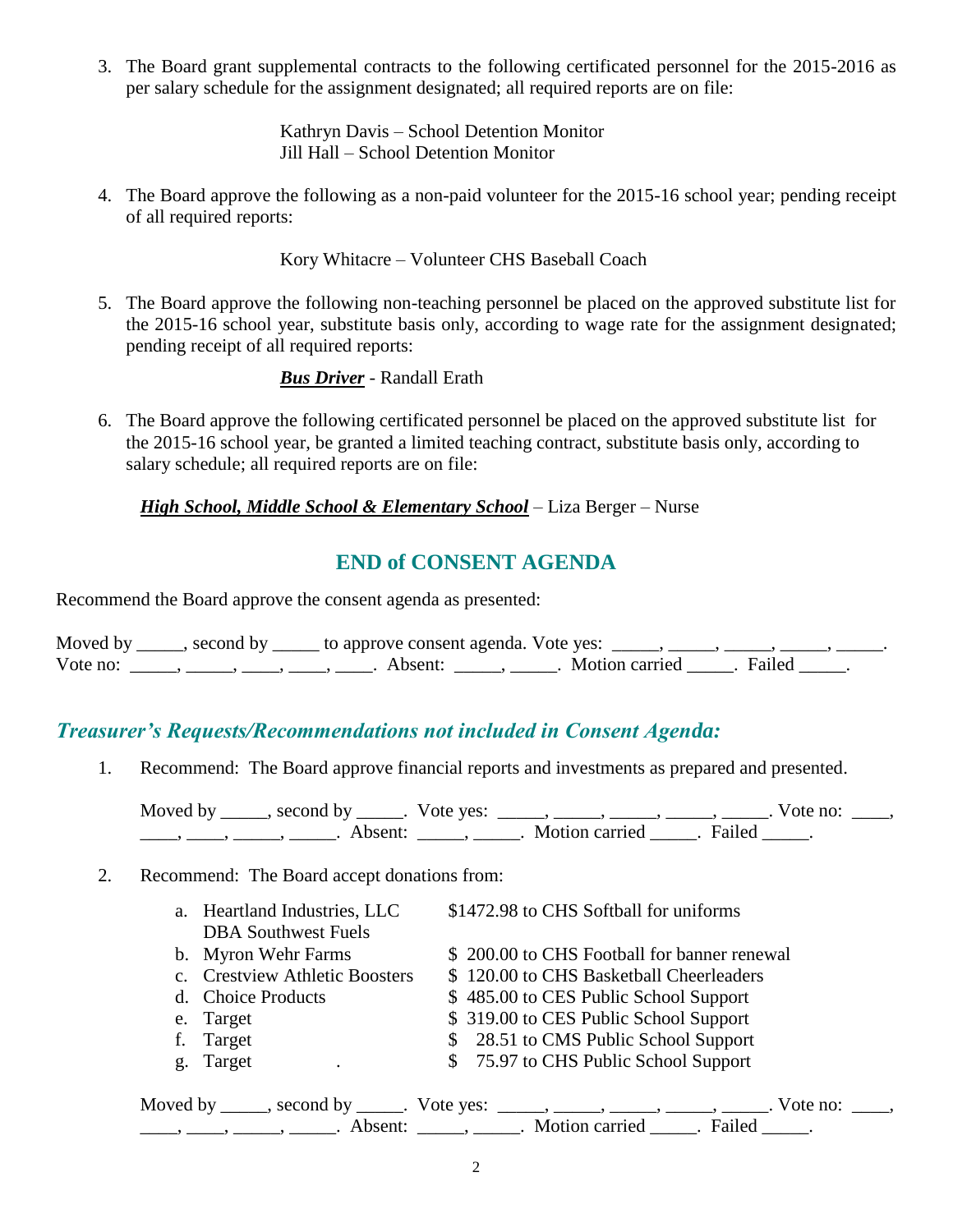#### **Transformation Report:** Mr. Miller

#### *Board Reports:*

| 1. | <b>Career Center Report</b>               | Mr. Tucker     |
|----|-------------------------------------------|----------------|
| 2. | <b>Student Achievement Liaison Report</b> | Mr. McGoogan   |
|    | 3. Legislative Report                     | Mr. Weikart    |
| 4. | <b>Student Board Member Report</b>        | Nicholas Finch |

# *Board Committee Reports:*

| 1. Buildings & Grounds | Mr. Garwood |
|------------------------|-------------|
| 2. Athletic Council    | Mr. Tucker  |
| 3. Personnel           | Mr. Garwood |
| 4. Finance Audit       | Mr. Garwood |
| 5. Policy              | Mr. Tucker  |
| 6. Communications      | Mr. Weikart |
| 7. Insurance           | Mr. Weikart |

#### *Administrative Reports:*

|    | <b>Elementary School</b> | Mrs. Dangerfield      |
|----|--------------------------|-----------------------|
| 2. | Middle School            | Mr. Richardson        |
| 3. | High School              | Mrs. Dickson          |
| 4. | <b>Special Education</b> | Mr. Hill              |
| 5. | Athletic                 | Mr. Cusick/Mrs. Sapp  |
| 6. | Lunchroom                | Mrs. Peddicord        |
| 7. | Technology               | Mr. Miller            |
| 8. | Transportation           | Mr. Floor/Mr. Burbick |
| 9. | Maintenance              | Mr. Radman            |

# *Superintendent's Report:* Mr. Dilling

#### *Superintendent's Requests/Recommendations not included in Consent Agenda:*

1. Recommend: The Board review the following Board Policies/Bylaws which will be presented for approval at the April 18, 2016 board meeting:

| <b>Policy/Bylaw Number</b> | <b>Description</b>                                    | <b>New/Revised/Replacement</b> |
|----------------------------|-------------------------------------------------------|--------------------------------|
| 2460.03                    | <b>Independent Educational Evaluations</b>            | <b>New</b>                     |
| 4162                       | Drug & Alcohol Testing of CDL License Holders         | Revised                        |
| 5112                       | <b>Entrance Requirements</b>                          | Revised                        |
| 5200                       | Attendance                                            | Revised                        |
| 5223                       | Released Time For Religious Instruction               | Revised                        |
| 5320                       | Immunization                                          | Revised                        |
| 5330.03                    | Procurement & Use Of Asthma Inhalers In Emer. Sit.    | <b>New</b>                     |
| 7300                       | Disposition of Real Property/Personal Property        | Revised                        |
| 9270                       | Equivalent Educ. Outside the Schools (Home Schooling) | Revised                        |
| 1130                       | <b>Conflict of Interest</b>                           | Revised                        |